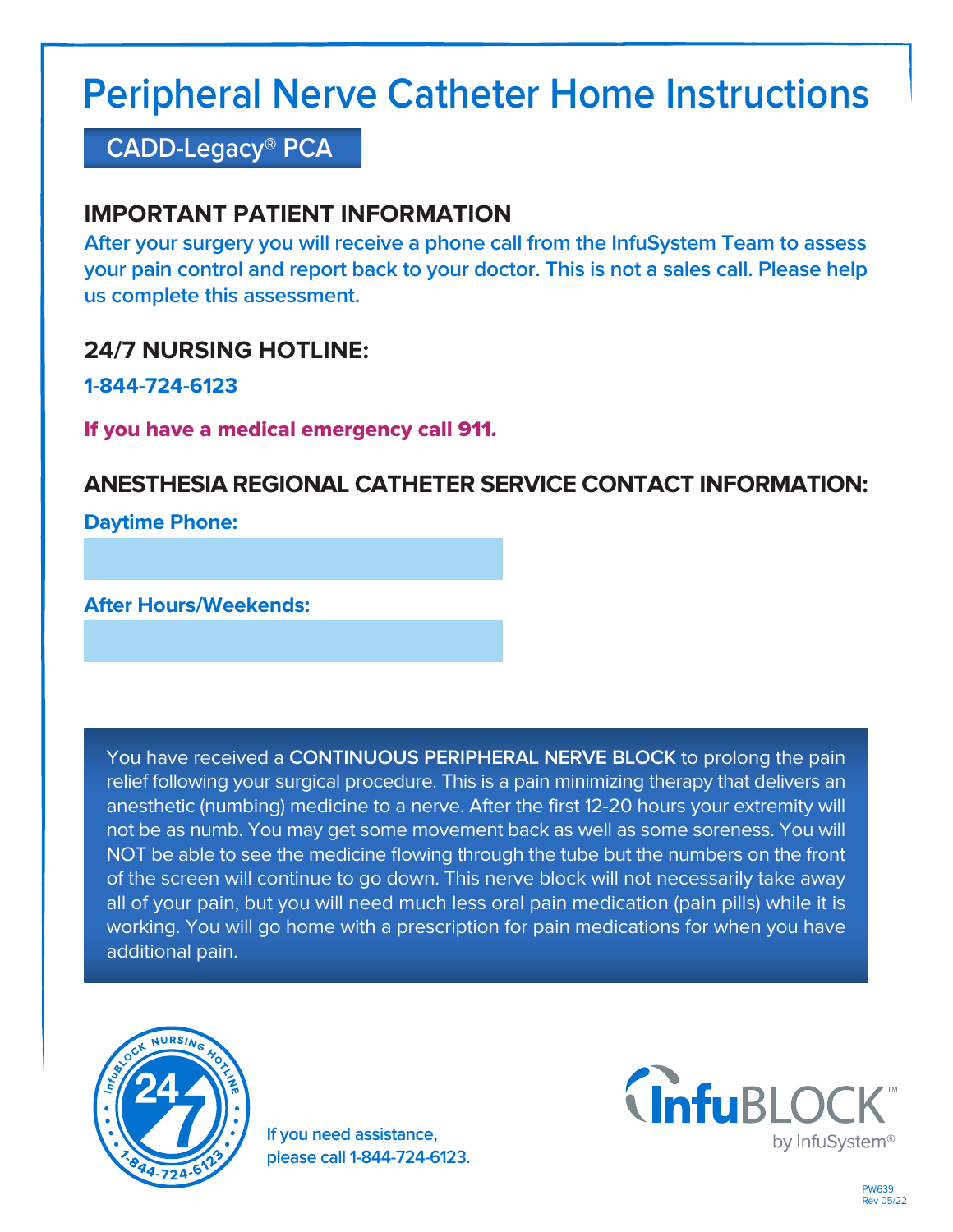#### **1. INFORMATION FOR INFUSION PUMP DAILY USE:**

- Do not get pump wet. Do not shower; you may sponge bathe.
- The pump automatically gives you a continuous amount of medication through the tiny tubing to keep your nerve numb. Periodically you will hear a single buzz as the medication is released.
- Take care not to pull on tubing or it will dislodge from targeted nerve site.
- The front screen of the pump should be viewable through the window on your carrying case. You should see RUN on front of screen when it is on.
- This screen displays the amount of medicine left in the pump under Res Vol.
- You will see the numbers continue to countdown as the medicine is given.
- Begin taking your pain medications as directed by your physician at the first sign of discomfort.
- Slight leakage at catheter site is acceptable as long as pain is controlled. Reinforce with additional gauze or clean wash cloth on top of the clear tape dressing to absorb medication. DO NOT change dressing.

### **2. (IF DOCTOR ORDERED) USING THE INFUSION PUMP DOSE BUTTON:**

- The dose button allows you to self-administer additional numbing medication if needed.
- Once you have pressed the button, a \_\_\_\_\_\_\_\_ mL dose will be given. You will hear a series of multiple buzzes as the pump gives the additional dose of medicine.
- Lockout period of minutes will begin. You will not be permitted additional bolus doses until the specified lockout period has ended.

#### **3. PUMP ALARMS: ALL ALARMS WILL HAVE A MESSAGE ON THE SCREEN. BELOW ARE TIPS TO RESOLVE:**

- **HiPressure**: check for kink in tubing and check to see if white tubing clamp is open.
- Single beep every 5 minutes: check screen, is pump **stopped**? To start, press and hold **Start/Stop** button until you see three dashes across screen.
- **Low battery:** Battery power is low, change batteries.
- **Low:** pump is almost finished. (30 45 minutes left)
- **Empty:** volume is completed. Press and Hold the **ON/OFF** button until screen goes blank and pump turns off.

#### **4. END OF INFUSION:**

- You will have the Infusion system at home for two or three days.
- The pump will alarm **low** (low volume) when there is 5 mL (about 30 45 min.) left in your pump. Once volume is completed, the pump will alarm **Empty.** Press the stop button to silence alarm. Once **"STOP"** is displayed on the screen, press and hold the **"ON/OFF"** button until the screen goes blank.

#### **5. TO REMOVE THE CATHETER:**

If you have been instructed to remove your catheter, follow the discharge instructions for catheter removal.



**If you need assistance, please call 1-844-724-6123.**